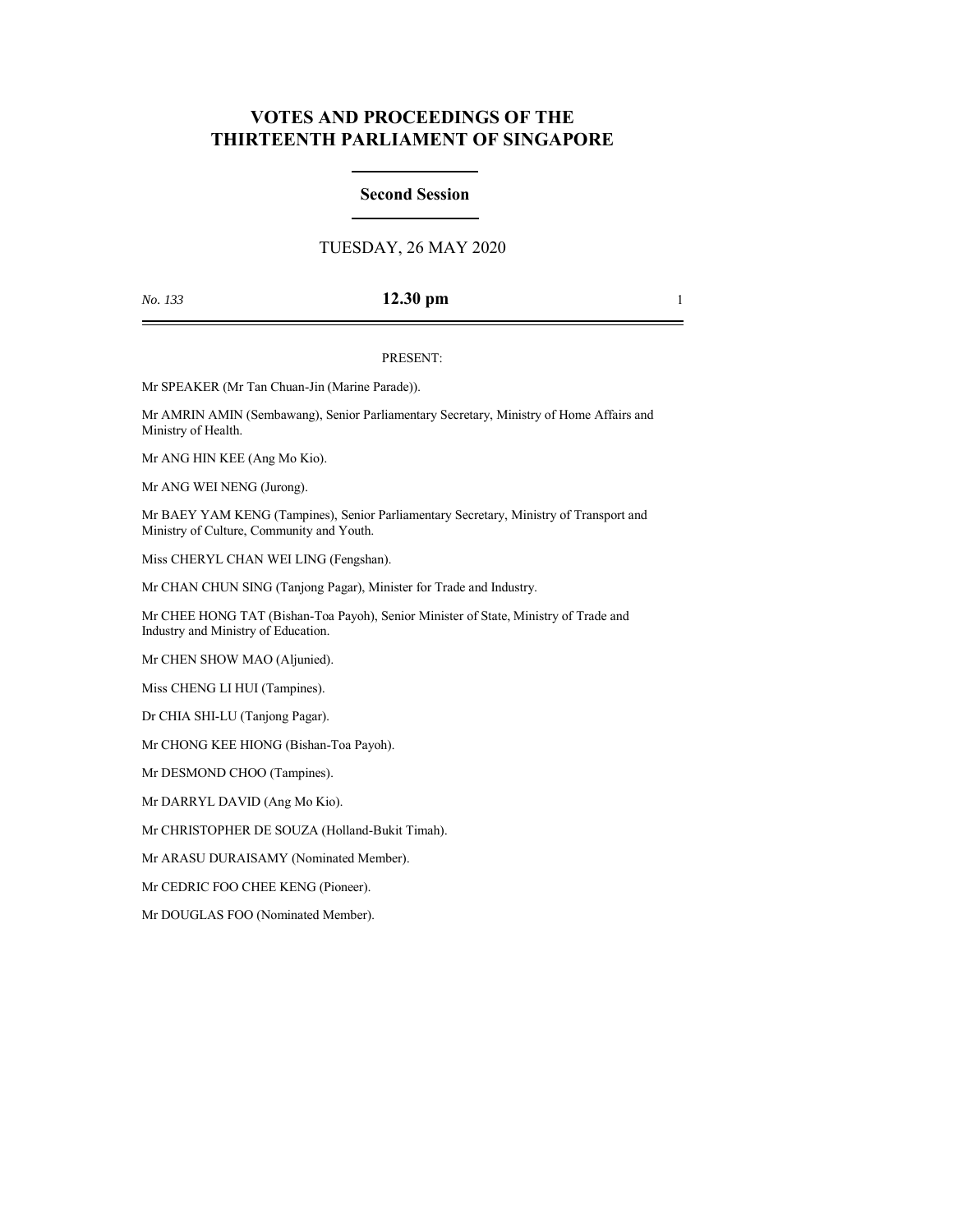Ms FOO MEE HAR (West Coast).

Ms GRACE FU HAI YIEN (Yuhua), Minister for Culture, Community and Youth and Leader of the House.

Mr GAN KIM YONG (Chua Chu Kang), Minister for Health.

Mr GAN THIAM POH (Ang Mo Kio).

Mr GOH CHOK TONG (Marine Parade).

Assoc Prof DANIEL GOH PEI SIONG (Non-Constituency Member).

Mr HENG CHEE HOW (Jalan Besar), Senior Minister of State, Ministry of Defence.

Mr HENG SWEE KEAT (Tampines), Deputy Prime Minister and Minister for Finance.

Mr TERENCE HO WEE SAN (Nominated Member).

Ms INDRANEE RAJAH (Tanjong Pagar), Minister, Prime Minister's Office, Second Minister for Finance and Second Minister for Education.

Dr INTAN AZURA MOKHTAR (Ang Mo Kio).

Mr S ISWARAN (West Coast), Minister for Communications and Information and Minister-incharge of Trade Relations.

Dr JANIL PUTHUCHEARY (Pasir Ris-Punggol), Senior Minister of State, Ministry of Transport and Ministry of Communications and Information and Government Whip.

Mr KHAW BOON WAN (Sembawang), Coordinating Minister for Infrastructure and Minister for Transport.

Dr AMY KHOR LEAN SUAN (Hong Kah North), Senior Minister of State, Ministry of the Environment and Water Resources and Ministry of Health.

Dr KOH POH KOON (Ang Mo Kio), Senior Minister of State, Ministry of Trade and Industry.

Mr KWEK HIAN CHUAN HENRY (Nee Soon).

Dr LAM PIN MIN (Sengkang West), Senior Minister of State, Ministry of Health and Ministry of Transport.

Er Dr LEE BEE WAH (Nee Soon).

Mr DESMOND LEE (Jurong), Minister for Social and Family Development and Second Minister for National Development and Deputy Leader of the House.

Mr LEE HSIEN LOONG (Ang Mo Kio), Prime Minister.

Mr LEE YI SHYAN (East Coast).

Mr LIANG ENG HWA (Holland-Bukit Timah).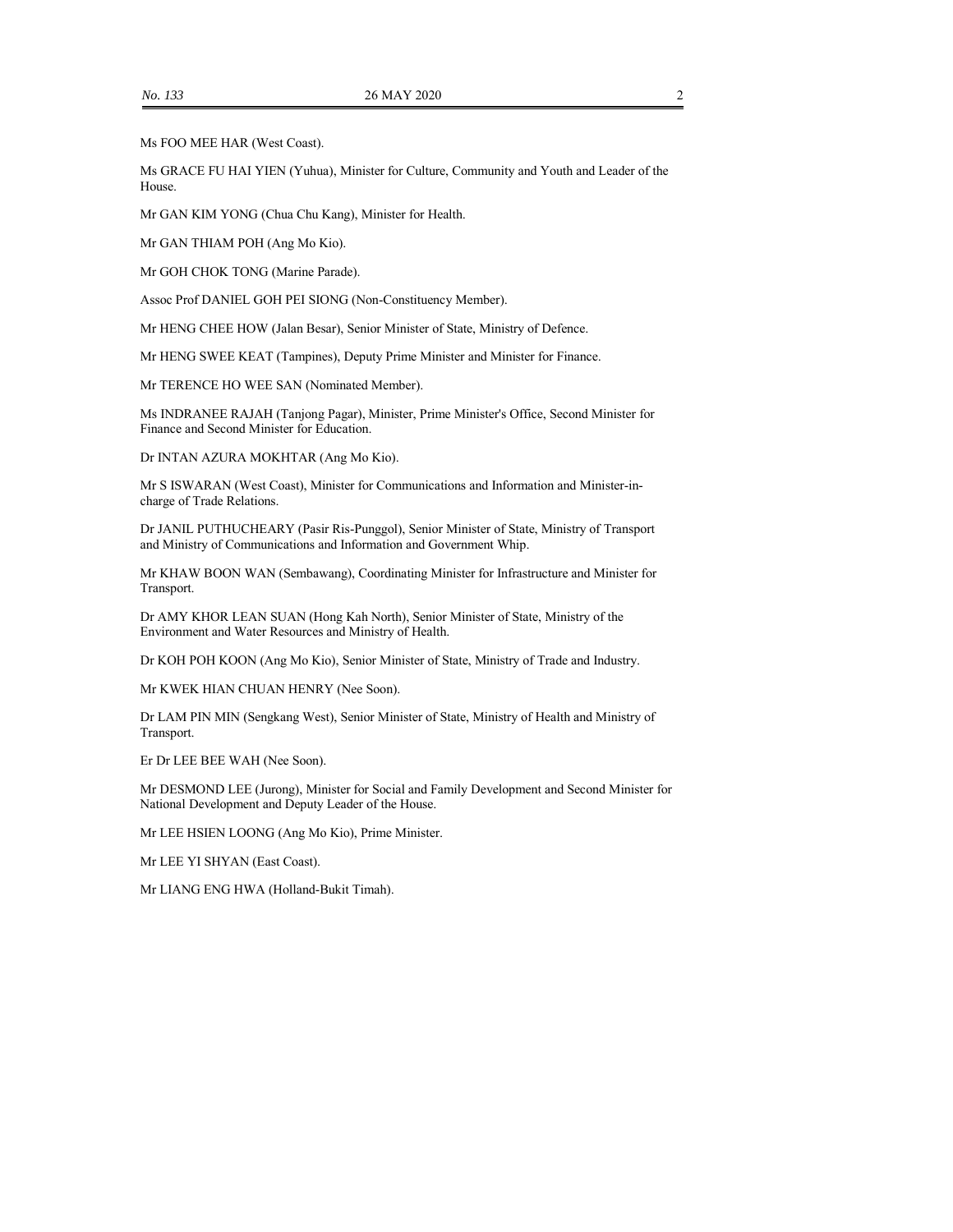Mr LIM BIOW CHUAN (Mountbatten), Deputy Speaker.

Mr LIM HNG KIANG (West Coast).

Prof LIM SUN SUN (Nominated Member).

Ms SYLVIA LIM (Aljunied).

Dr LIM WEE KIAK (Sembawang).

Ms LOW YEN LING (Chua Chu Kang), Senior Parliamentary Secretary, Ministry of Education and Ministry of Manpower.

Mr MASAGOS ZULKIFLI B M M (Tampines), Minister for the Environment and Water Resources and Minister-in-charge of Muslim Affairs.

Dr MOHAMAD MALIKI BIN OSMAN (East Coast), Senior Minister of State, Ministry of Defence and Ministry of Foreign Affairs.

Mr MOHAMED IRSHAD (Nominated Member).

Mr MUHAMAD FAISAL ABDUL MANAP (Aljunied).

Assoc Prof Dr MUHAMMAD FAISHAL IBRAHIM (Nee Soon), Senior Parliamentary Secretary, Ministry of Education and Ministry of Social and Family Development.

Mr MURALI PILLAI (Bukit Batok).

Dr LILY NEO (Jalan Besar).

Mr NG CHEE MENG (Pasir Ris-Punggol), Minister, Prime Minister's Office.

Dr NG ENG HEN (Bishan-Toa Payoh), Minister for Defence.

Mr LOUIS NG KOK KWANG (Nee Soon).

Ms ANTHEA ONG (Nominated Member).

Mr ONG TENG KOON (Marsiling-Yew Tee).

Mr ONG YE KUNG (Sembawang), Minister for Education.

Ms JOAN PEREIRA (Tanjong Pagar).

Mr LEON PERERA (Non-Constituency Member).

Ms DENISE PHUA LAY PENG (Jalan Besar).

Mr PNG ENG HUAT (Hougang).

Mr PRITAM SINGH (Aljunied).

Ms RAHAYU MAHZAM (Jurong).

Mr SAKTIANDI SUPAAT (Bishan-Toa Payoh).

Mr SEAH KIAN PENG (Marine Parade).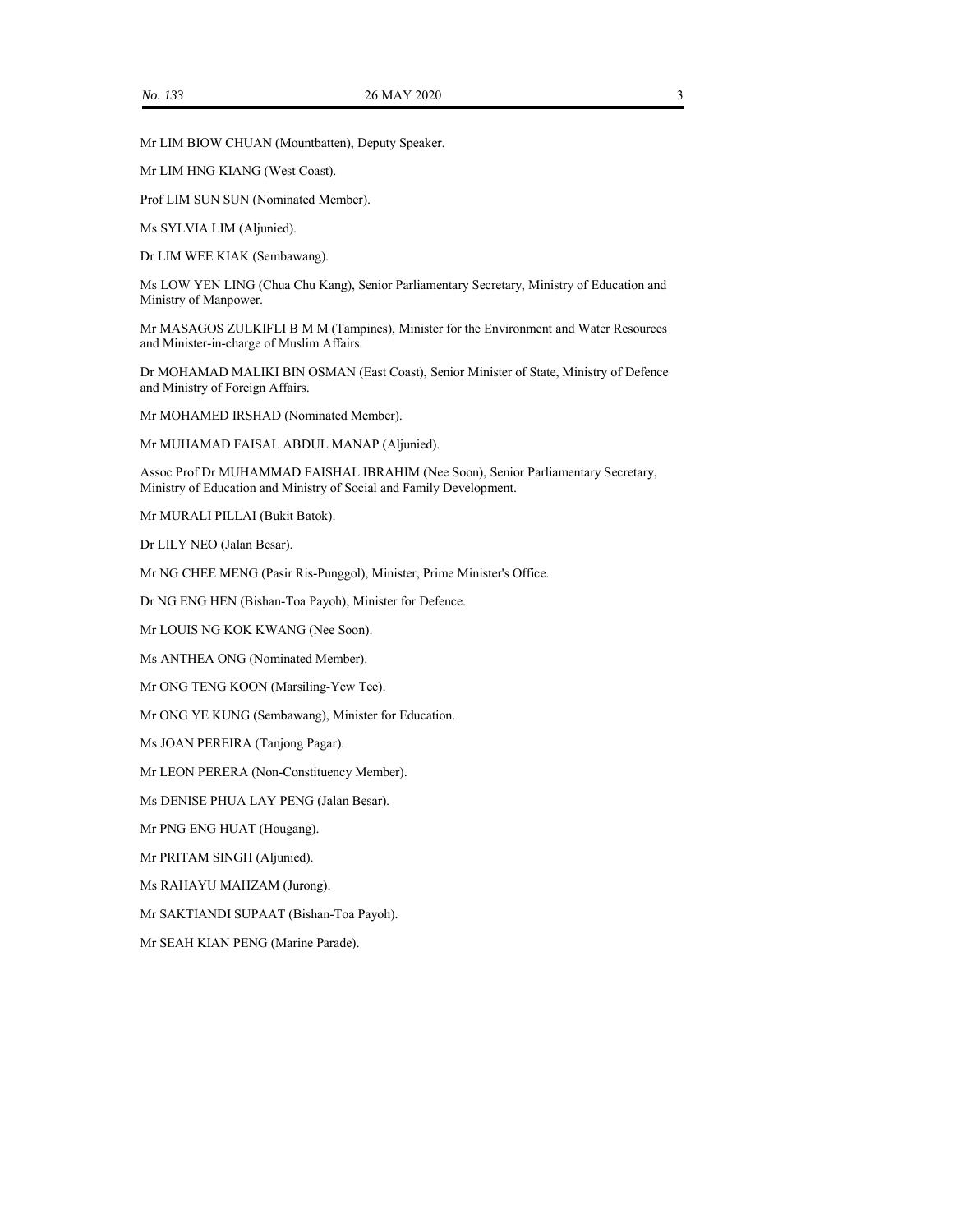Mr K SHANMUGAM (Nee Soon), Minister for Home Affairs and Minister for Law.

Ms SIM ANN (Holland-Bukit Timah), Senior Minister of State, Ministry of Communications and Information and Ministry of Culture, Community and Youth and Deputy Government Whip.

Mr SITOH YIH PIN (Potong Pasir).

Ms SUN XUELING (Pasir Ris-Punggol), Senior Parliamentary Secretary, Ministry of Home Affairs and Ministry of National Development.

Mr DENNIS TAN LIP FONG (Non-Constituency Member).

Ms JESSICA TAN SOON NEO (East Coast).

Mr SAM TAN CHIN SIONG (Radin Mas), Minister of State, Ministry of Foreign Affairs and Ministry of Social and Family Development.

Dr TAN WU MENG (Jurong), Senior Parliamentary Secretary, Ministry of Foreign Affairs and Ministry of Trade and Industry.

Mr PATRICK TAY TECK GUAN (West Coast).

Mr TEO CHEE HEAN (Pasir Ris-Punggol), Senior Minister and Coordinating Minister for National Security.

Dr TEO HO PIN (Bukit Panjang).

Mrs JOSEPHINE TEO (Bishan-Toa Payoh), Minister for Manpower and Second Minister for Home Affairs.

Mr TEO SER LUCK (Pasir Ris-Punggol).

Mr THARMAN SHANMUGARATNAM (Jurong), Senior Minister and Coordinating Minister for Social Policies.

Assoc Prof WALTER THESEIRA (Nominated Member).

Ms TIN PEI LING (MacPherson).

Mr EDWIN TONG CHUN FAI (Marine Parade), Senior Minister of State, Ministry of Law and Ministry of Health.

Mr VIKRAM NAIR (Sembawang).

Dr VIVIAN BALAKRISHNAN (Holland-Bukit Timah), Minister for Foreign Affairs.

Mr LAWRENCE WONG (Marsiling-Yew Tee), Minister for National Development and Second Minister for Finance.

Prof YAACOB IBRAHIM (Jalan Besar).

Mr ALEX YAM ZIMING (Marsiling-Yew Tee).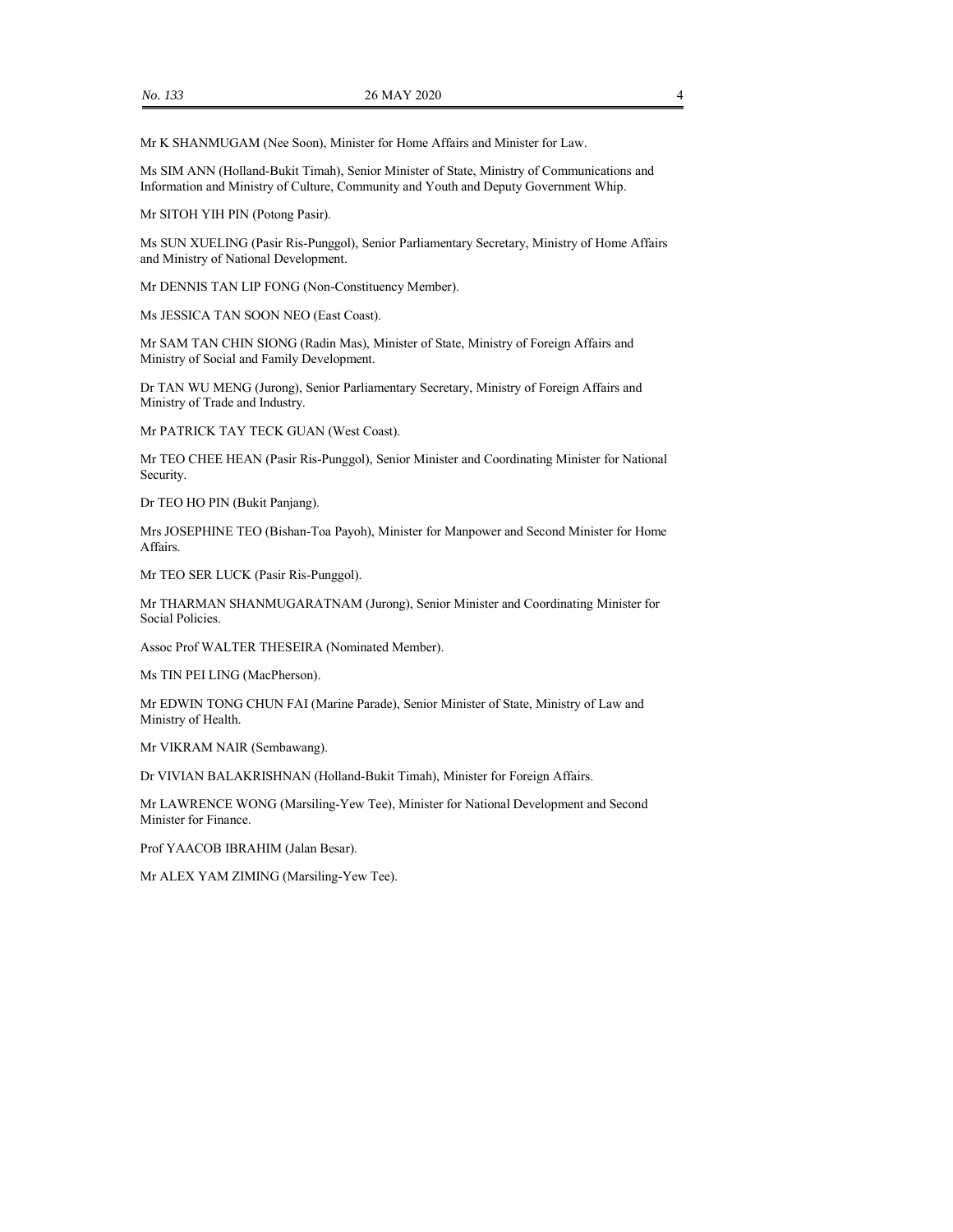Mr YEE CHIA HSING (Chua Chu Kang).

Ms YIP PIN XIU (Nominated Member).

Mr MELVIN YONG YIK CHYE (Tanjong Pagar).

Mr ZAINAL SAPARI (Pasir Ris-Punggol).

Mr ZAQY MOHAMAD (Chua Chu Kang), Minister of State, Ministry of National Development and Ministry of Manpower and Deputy Government Whip.

ABSENT:

Mr CHARLES CHONG (Punggol East), Deputy Speaker.

Prof FATIMAH LATEEF (Marine Parade).

Mr LIM SWEE SAY (East Coast).

Mr LOW THIA KHIANG (Aljunied).

Ms IRENE QUAY SIEW CHING (Nominated Member).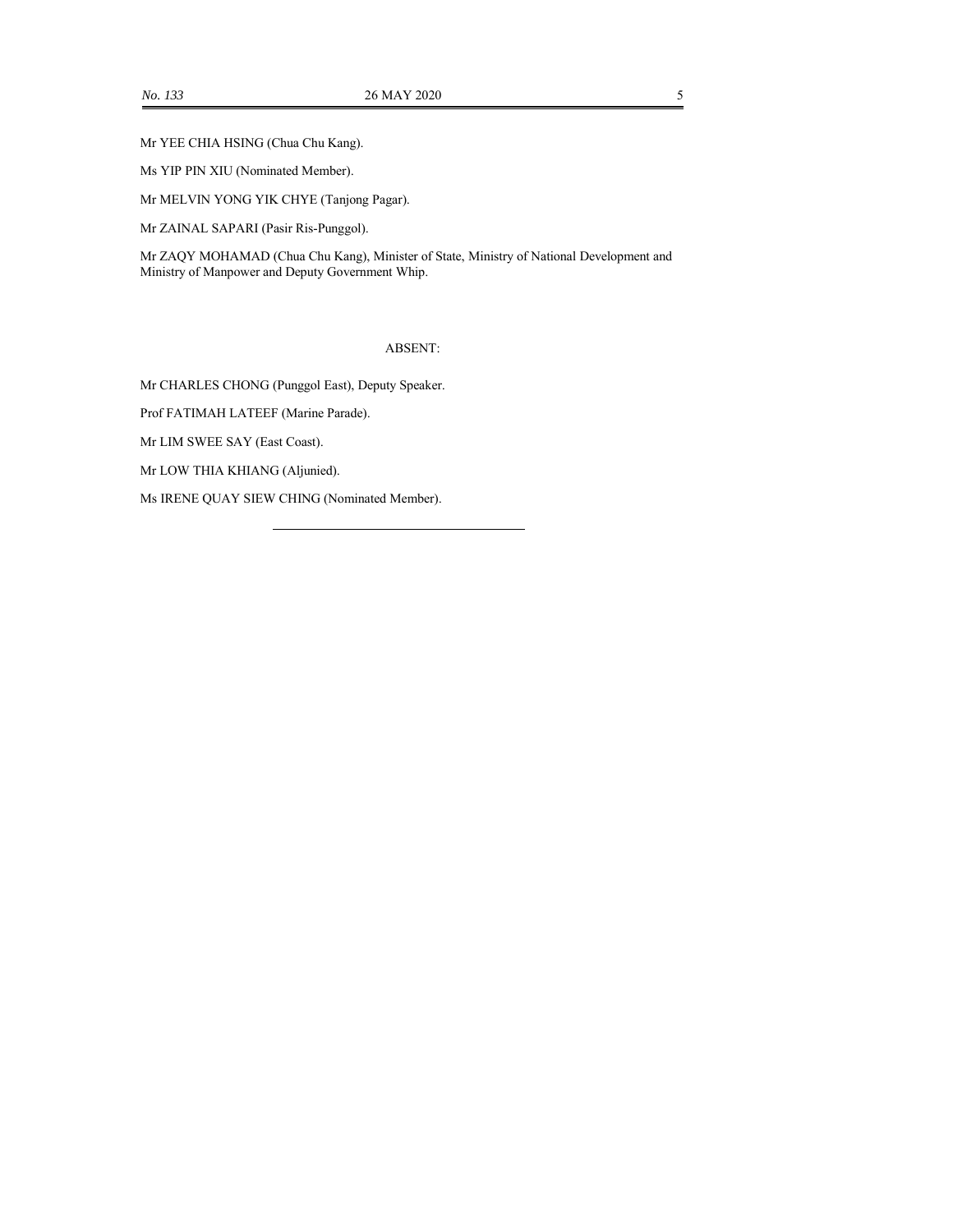- 1.1 Arms and Explosives (Explosives) (Amendment) Rules 2020 Presented on 6 May 2020 (S. L. 834 of 2020).
- 1.2 Road Traffic (Motor Vehicles, Quota System) (Amendment) Rules 2020 Presented on 6 May 2020 (S. L. 835 of 2020).
- 1.3 Customs (Duties) (COVID-19 Exemption) Order 2020 Presented on 8 May 2020 (S. L. 836 of 2020).
- 1.4 Central Provident Fund (Approved Housing Schemes) (Amendment) Regulations 2020 – Presented on 11 May 2020 (S. L. 837 of 2020).
- 1.5 COVID-19 (Temporary Measures) (Control Order) (Amendment No. 5) Regulations 2020 – Presented on 12 May 2020 (S. L. 838 of 2020).
- 1.6 COVID-19 (Temporary Measures) (Control Order) (Amendment No. 6) Regulations 2020 – Presented on 12 May 2020 (S. L. 839 of 2020).
- 1.7 COVID-19 (Temporary Measures) (Control Order) (Amendment No. 7) Regulations 2020 – Presented on 12 May 2020 (S. L. 840 of 2020).
- 1.8 Report of the Presidential Council for Minority Rights on the Parliamentary Elections (COVID-19 Special Arrangements) Bill [Bill No 18/2020] – Presented on 13 May 2020 (Pres. Co. 169 of 2020).
- 1.9 Report of the Presidential Council for Minority Rights on the Estate Agents (Amendment) Bill [Bill No 17/2020] – Presented on 13 May 2020 (Pres. Co. 170 of 2020).
- 1.10 Report of the Presidential Council for Minority Rights on the Constitution of the Republic of Singapore (Amendment) Bill [Bill No 24/2020] – Presented on 13 May 2020 (Pres. Co. 171 of 2020).
- 1.11 Report of the Presidential Council for Minority Rights on the COVID-19 (Temporary Measures for Solemnization and Registration of Marriages) Bill [Bill No 25/2020] – Presented on 13 May 2020 (Pres. Co. 172 of 2020).
- 1.12 Road Traffic (Motor Vehicles, Driving Licences) (Amendment No. 3) Rules 2020 Presented on 13 May 2020 (S. L. 841 of 2020).
- 1.13 Second Supplementary Estimates of Expenditure for the Financial Year 1 April 2020 to 31 March 2021 – Presented on 26 May 2020 (Cmd. 28 of 2020).
- 1.14 Air Navigation (91 General Operating Rules) (Amendment No. 2) Regulations 2020 – Presented on 26 May 2020 (S. L. 842 of 2020).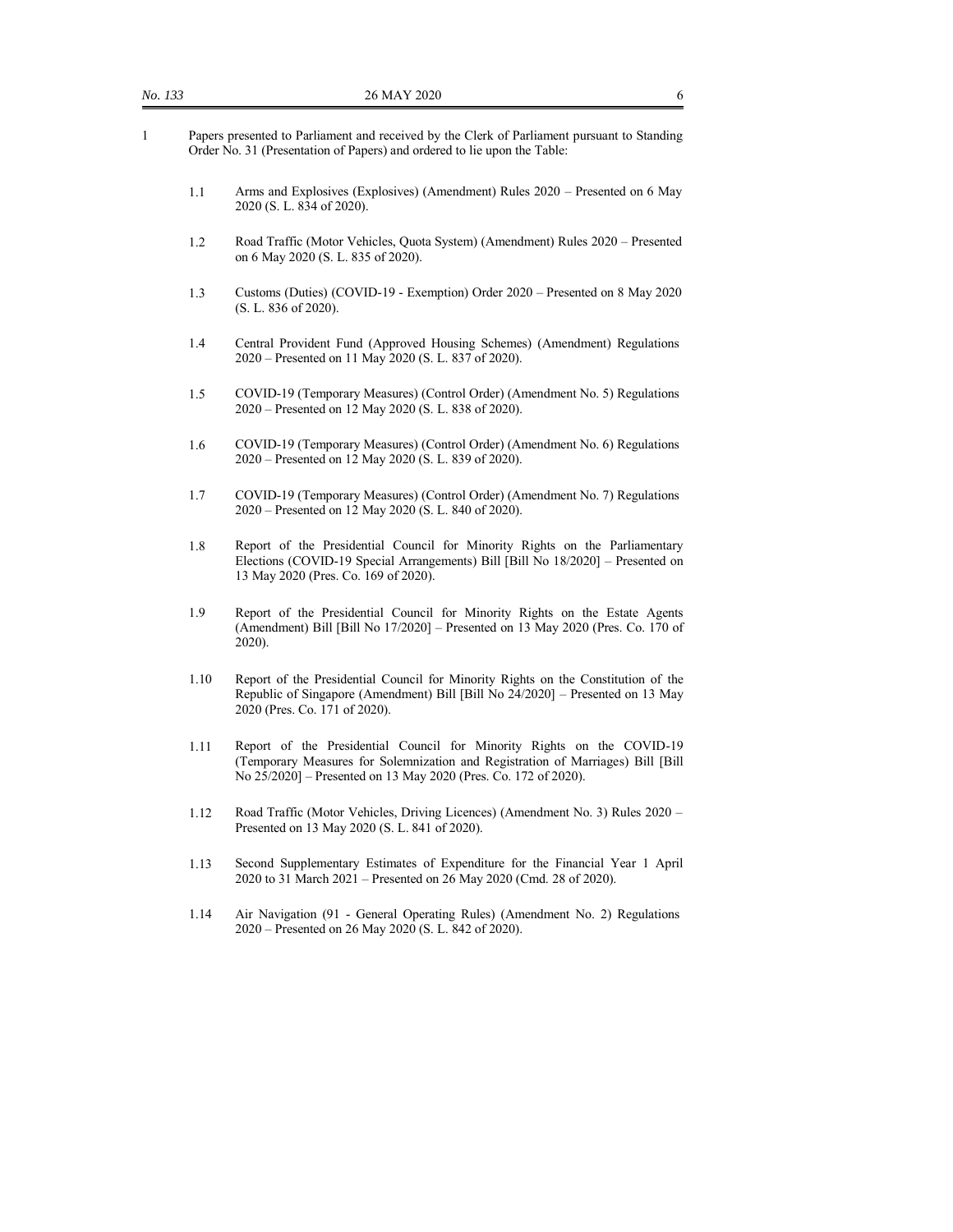- 1.15 Air Navigation (119 Air Operator Certification) (Amendment No. 2) Regulations 2020 – Presented on 26 May 2020 (S. L. 843 of 2020).
- 2 10 Questions for Oral Answer were answered during Question Time.
- 3 Small Motorised Vehicles (Safety) Bill read a second time and committed to a Committee of the whole House.

The House immediately resolved itself into a Committee on the Bill – (Senior Minister of State (Dr Lam Pin Min), on behalf of the Minister for Transport).

*(In the Committee)*

Clauses 1 to 32 inclusive agreed to.

Bill to be reported.

Bill reported, without amendment; read a third time.

4 Active Mobility (Amendment No. 2) Bill – read a second time and committed to a Committee of the whole House.

The House immediately resolved itself into a Committee on the Bill – (Senior Minister of State (Dr Lam Pin Min), on behalf of the Minister for Transport).

*(In the Committee)*

Clauses 1 to 8 inclusive agreed to.

Bill to be reported.

Bill reported, without amendment; read a third time.

- 5 Rearrangement of Business (Leader of the House) Motion made, and Question put Resolved, "That the Deputy Prime Minister's Ministerial Statement be taken now.".
- 6 Ministerial Statement Government's Plans in Our Continuing Fight Against COVID-19 Pandemic – (Deputy Prime Minister and Minister of Finance).
- 7 Ministerial Statement (Deputy Prime Minister and Minister of Finance) Motion made, and Question proposed, "That the Ministerial Statement made by the Deputy Prime Minister and Minister for Finance on the Government's Plans in Our Continuing Fight Against COVID-19 Pandemic be considered by Parliament.".
- 8 Adjournment of Debate (Deputy Prime Minister and Minister of Finance) Motion made, and Question put – Resolved, "That the debate be now adjourned.".

Debate to be resumed on Thursday, 4 June 2020.